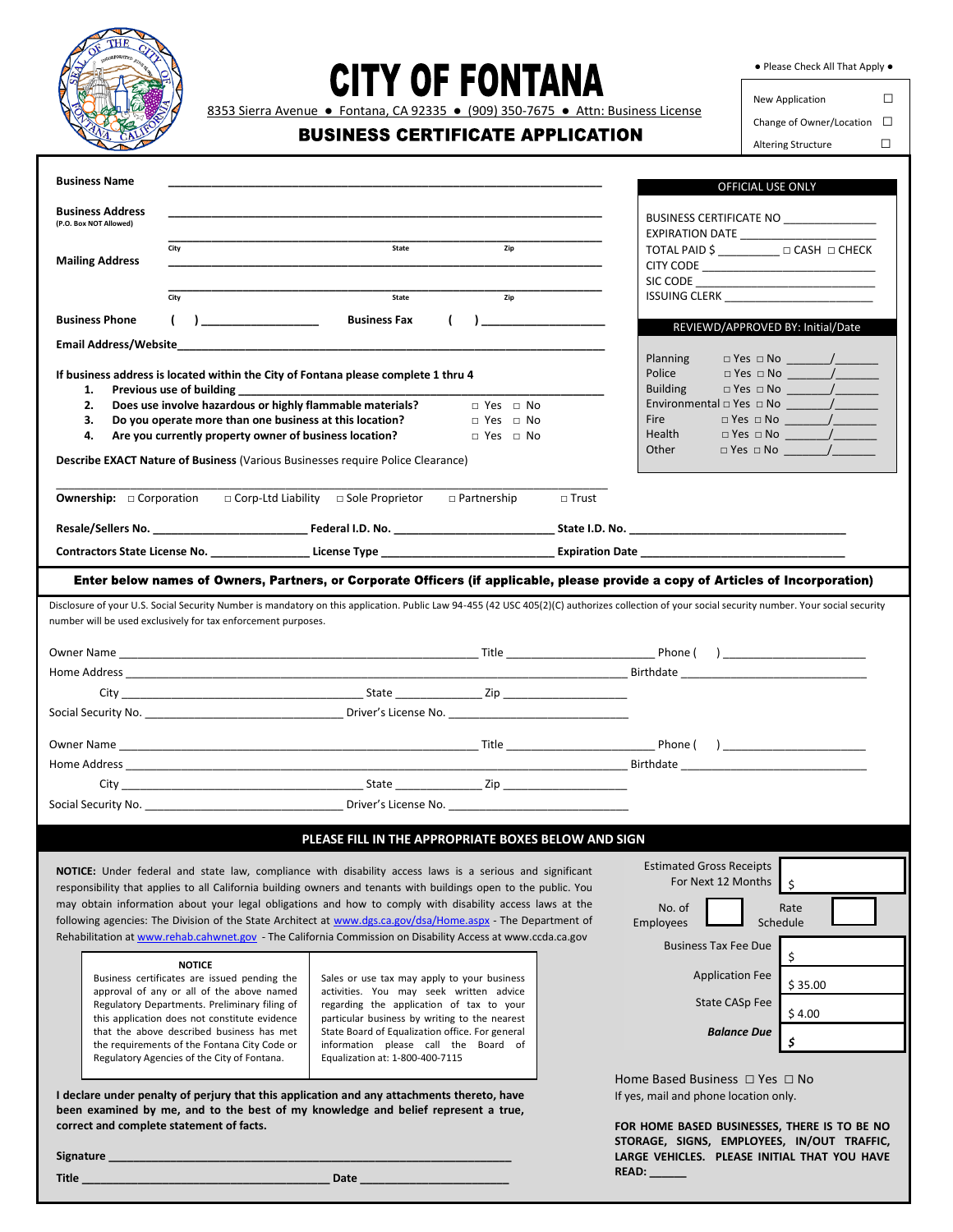**Tax Rate Schedule (Gross Receipts)**  The following tax rates shall be applicable to every business declared to be subject to a tax based upon gross receipts, and such taxes shall be subject to annual review and adjustment by council action. **TAX RATE SCHEDULE A TAX RATE SCHEDULE D If Gross Receipts Are: The Tax Is: If Gross Receipts Are: The Tax Is:** Under \$50,000.00 \$50.00 Under \$50,000.00 \$100.00 Over \$50,000.00 \$50.00 plus Over \$50,000.00 \$100.00 plus \$0.25 for each thousand dollars or fraction thereof over \$50,000 \$1.00 for each thousand dollars or fraction thereof over \$50,000 **TAX RATE SCHEDULE B TAX RATE SCHEDULE E If Gross Receipts Are: The Tax Is: If Gross Receipts Are: The Tax Is:** Under \$25,000.00 \$25.00 Under \$25,000.00 \$50.00 Over \$25,000.00 \$25.00 plus Over \$25,000.00 \$50.00 plus \$0.30 for each thousand dollars or fraction thereof over \$25,000 \$1.00 for each thousand dollars or fraction thereof over \$25,000 **TAX RATE SCHEDULE C TAX RATE SCHEDULE F If Gross Receipts Are: The Tax Is: If Gross Receipts Are: The Tax Is:** Under \$100,000.00 \$75.00 Under \$25,000.00 \$25.00 Over \$100,000.00 \$75.00 plus Over \$25,000.00 \$25.00 plus \$0.75 for each thousand dollars or fraction thereof over \$100,000 \$1.00 for each thousand dollars or fraction thereof over \$25,000 **CONTRACTORS LICENSE DECLARATION** Section 1. Section 7033. Every city or city and county which require the Issuance of a business license as condition precedent to engaging within the city or city and county, in a business which is subject to regulation under this chapter, shall require that each licensee and applicant for issuance or renewal of such license shall file, or have on file, with such city or city and county, a signed statement that such licensee or applicant is licensed under the provisions of this chapter, and stating that the license is in full force and effect, or if such licensee or applicant is except from the provisions of this chapter, he shall furnish proof of the facts which entitle him to such exemption. This is to certify that the undersigned is licensed under the Business and Professions Code of California as a Contractor and that such license is in full force and effect. Date \_\_\_\_\_\_\_\_\_\_\_\_\_\_\_\_ Signature \_\_\_\_\_\_\_\_\_\_\_\_\_\_\_\_\_\_\_\_\_\_\_\_\_\_\_\_\_\_\_\_\_\_\_\_\_\_\_\_\_\_\_\_\_\_\_\_\_\_\_\_\_\_\_\_\_ Title \_\_\_\_\_\_\_\_\_\_\_\_\_\_\_\_\_\_\_\_\_\_\_\_\_\_\_\_\_\_\_\_\_\_ This is to certify that the undersigned claims exemption from the provisions of Section 7000 ET.SEQ. of the Business and Professions Code, in that I propose not to furnish labor and/or materials on any project, the value of which (aggregate labor and materials) is over \$499.99. Date \_\_\_\_\_\_\_\_\_\_\_\_\_\_\_\_ Signature \_\_\_\_\_\_\_\_\_\_\_\_\_\_\_\_\_\_\_\_\_\_\_\_\_\_\_\_\_\_\_\_\_\_\_\_\_\_\_\_\_\_\_\_\_\_\_\_\_\_\_\_\_\_\_\_\_ Title \_\_\_\_\_\_\_\_\_\_\_\_\_\_\_\_\_\_\_\_\_\_\_\_\_\_\_\_\_\_\_\_\_\_ **WORKERS' COMPENSATION DECLARATION I HEREBY AFFIRM, UNDER PENALTY OF PERJURY, ONE OF THE FOLLOWING DECLARATION:** I have and will maintain a certificate of consent to self-insure for workers compensation, as provided by Section 370, for the duration of any business activities conducted for which this license is issued. I have and will maintain workers' compensation insurance, as required by Section 3700, for the duration of any business Activities for which this license is issued. My workers' compensation insurance carrier and policy number are: Carrier \_\_\_\_\_\_\_\_\_\_\_\_\_\_\_\_\_\_\_\_\_\_\_\_\_\_\_\_\_\_\_\_\_\_\_\_\_\_\_\_\_\_\_\_\_\_\_\_\_\_\_\_\_\_\_\_\_\_\_\_\_\_\_\_ Policy Number \_\_\_\_\_\_\_\_\_\_\_\_\_\_\_\_\_\_\_\_\_\_\_\_\_\_\_\_\_\_\_\_\_\_\_\_\_\_\_\_\_ I certify that in the performance of any business activities for which this license is issued I shall not employ any person in any manner so as to become subject to the workers' compensation laws of California, and agree that if I should become subject to the workers' compensation provisions of Section 3700 of the Labor Code, I shall forthwith comply with the provisions of Section 3700. Date \_\_\_\_\_\_\_\_\_\_\_\_\_\_\_\_\_\_\_\_\_\_\_\_\_\_\_\_\_\_\_ Applicant \_\_\_\_\_\_\_\_\_\_\_\_\_\_\_\_\_\_\_\_\_\_\_\_\_\_\_\_\_\_\_\_\_\_\_\_\_\_\_\_\_\_\_\_\_\_\_\_\_\_\_\_\_\_\_\_\_\_\_\_\_\_\_\_\_\_\_\_\_\_\_\_\_\_\_\_\_\_\_\_ WARNING: FAILURE TO SECURE WORKERS' COMPENSATION COVERAGE IS UNLAWFUL, AND SHALL SUBJECT AN EMPLOYER TO CRIMINAL PENALTIES AND CIVIL FINES UP TO \$100,000 IN ADDITION TO THE COST OF COMPENSATION DAMAGES AS PROVIDED FOR IN SECTION 3706 OF THE LABOR CODE, INTEREST AND ATTORNEYS FEES. **To do business with the City of Fontana please register your business/company at: www.fontanapurchasing.org**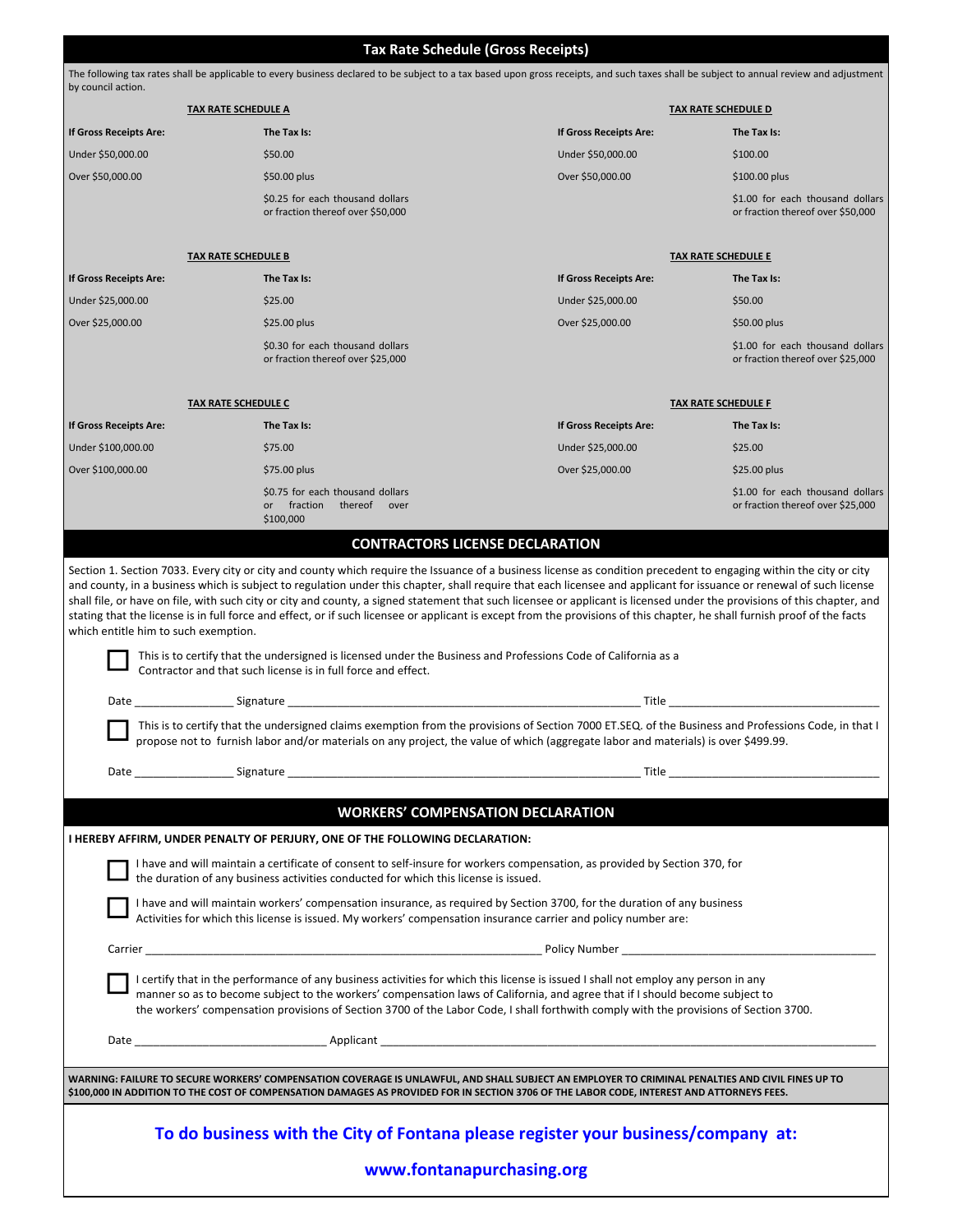

## Business Questionnaire

| <b>Business Name:</b><br><u> 1980 - Andrea Station Books, amerikansk politik (</u>                                                                                  | Building/Unit Size (in sq-ft): |  |
|---------------------------------------------------------------------------------------------------------------------------------------------------------------------|--------------------------------|--|
| Business Address (include unit or suite #):<br><u> 1990 - Jan Barbara III, prima postala prima prima prima prima prima prima prima prima prima prima prima prim</u> |                                |  |
| <b>Contact Name:</b>                                                                                                                                                | Phone:                         |  |
| E-Mail:                                                                                                                                                             | Fax:                           |  |
| Please provide a description of the proposed Business:                                                                                                              |                                |  |

## **Please answer each of the questions listed below. Fully describe/explain all "yes" answers on a separate sheet.**

| Yes | $\bm{N}\bm{o}$ |     |                                                                                                                                                                                                                                                                                                                     |
|-----|----------------|-----|---------------------------------------------------------------------------------------------------------------------------------------------------------------------------------------------------------------------------------------------------------------------------------------------------------------------|
|     | П              | 1.  | Was the business property annexed within the last five years?                                                                                                                                                                                                                                                       |
|     | П              | 2.  | Was a San Bernardino County land use entitlement approved on this property? If yes, what year was the<br>entitlement approved?                                                                                                                                                                                      |
|     | $\sim$         | 3.  | Will the business operation include any work, use or storage conducted outside of a wholly enclosed<br>building? (plng)<br>If yes, what?                                                                                                                                                                            |
|     |                | 4.  | Will the business include any type of adult entertainment? (plng, ce)                                                                                                                                                                                                                                               |
|     |                | 5.  | Will the business be discharging any waste other than domestic waste to the sewer system? (eng, env)                                                                                                                                                                                                                |
|     | $\Box$         | 6.  | Will the business operation include the use or storage of any compressed gases, or arc welding or<br>cutting? (bldg, fd, env)                                                                                                                                                                                       |
|     | ⊔              | 7.  | Will the business operation include any processing, handling, storage or discharge of chemicals, including<br>hazardous materials and/or waste? (fd, eng, env)                                                                                                                                                      |
|     |                | 8.  | Will the business be a child day care? (fd, eng, env)                                                                                                                                                                                                                                                               |
|     | $\Box$         | 9.  | Will the business operation include the storage and/or use of any flammable liquid or combustible liquid of<br>any type? (fd, env)                                                                                                                                                                                  |
|     | $\Box$         | 10. | Will the business operation include the use, generation, processing, production, treatment, storage, emission<br>or discharge of hazardous materials in quantities totaling more than 55 gallons of liquid or 500 lbs. of solids,<br>or 200 cubic feet of a compressed gas, whether indoors or out? (fd, plng, env) |
|     |                | 11. | Will the business operation include spray painting, powder coating, spraying booths or dip tanks?<br>(fd, plng, eng, env)                                                                                                                                                                                           |
|     |                | 12. | Will the business operation include producing combustible dust or fibers? (bldg, fd)                                                                                                                                                                                                                                |
|     | П              | 13. | Will the business operation include the use of storage racks; and/or the indoor storage of materials<br>exceeding 12 feet in height; and/or tire, plastic or flammable liquid storage over 6 feet in height? (fd, bldg)                                                                                             |
|     | $\Box$         | 14. | Will the business operation include the repair or maintenance of any motor vehicles (trucks, recreational<br>vehicles, trailers, construction equipment, etc)? If yes, will vehicles be stored indoors?<br>$\overline{\phantom{a}}$ No<br>$ $   Yes<br>(bldg, fd, plng, eng)                                        |
|     |                | 15. | Will the business operation include the washing of any equipment or vehicles? (eng, env)                                                                                                                                                                                                                            |